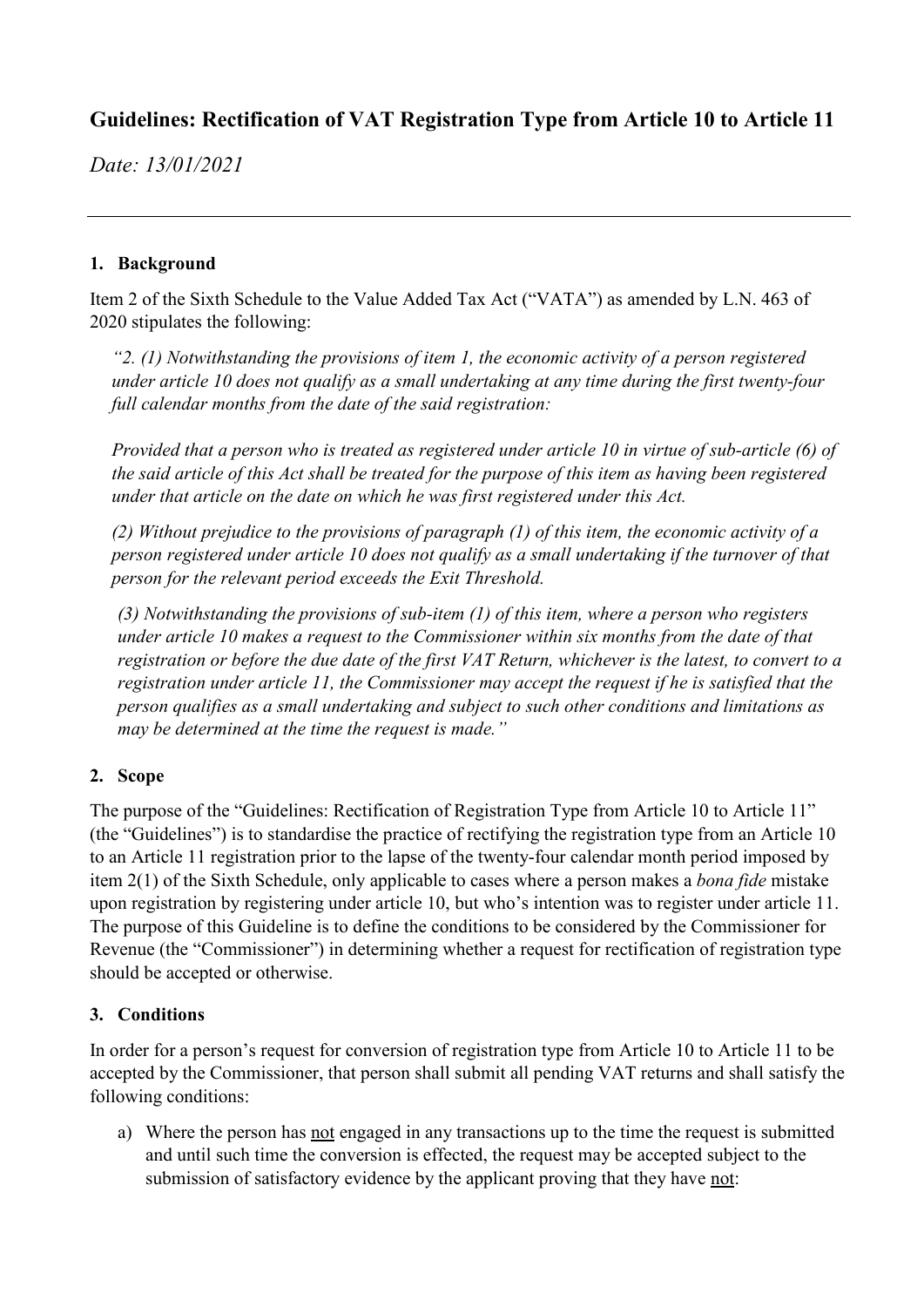- − issued any tax invoices or fiscal receipts for any taxable supplies made;
- − been issued with any tax invoices by other taxable persons;
- − made any intra-Community acquisitions of goods from other Member States; and
- − acquired any services from outside Malta subject to VAT in Malta through the reverse charge mechanism in terms of articles 20 and 21 of the VATA.
- b) Where the applicant would have engaged in any transactions until such time the conversion is effected, the request can only be accepted subject to the submission of satisfactory evidence and the following conditions being met:
	- Payment of the full amount of VAT due, if any, is made to the Office of the Commissioner on any tax invoices or fiscal receipts issued during the period within which that person is registered under article 10 for any taxable supplies made;
	- − Payment of the full amount of VAT due in Malta, if any, is made to the Office of the Commissioner in connection with the following transactions made during the period in which the person is registered under article 10:
		- any intra-Community acquisitions of goods made from other Member States; and
		- any services procured from outside Malta which are subject to VAT in Malta.

*This will not exonerate the person from his obligation to register under article 12 if that person is engaged in any of the above mentioned transactions subsequent to being switched to an article 11 VAT registration.* 

- − Any and all input VAT claimed by the person is to be refunded in full to the Office of the Commissioner;
- − Any directions given in terms of Part Five of the Fourteenth Schedule to the VATA are revoked.
- − It is evident from the transactions carried out that the turnover, if any, of that person for the relevant period does not exceed the Entry Threshold.

Where a person does not agree or consent to any of the conditions set out above, that person shall not be entitled to convert to an article 11 registration prior to the lapse of the prescribed twenty-four-month period.

#### **4. Satisfactory Evidence**

- a) Evidence pertaining to requests falling under item 3(a) of these Guidelines shall include:
	- A brief explanation on the basis of the request together with a written declaration to be submitted by the applicant (letter or e-mail) whereby the applicant declares that he has met the conditions listed under item 3(a) of this Guideline;
	- − The general ledger showing all transactions carried out by the person (both purchases and sales), if any;
	- − A schedule of non-current assets, if any;
	- − In the case of a company, a statement by the company's auditors that no transactions have been carried out during the period within which the company was registered under article 10.